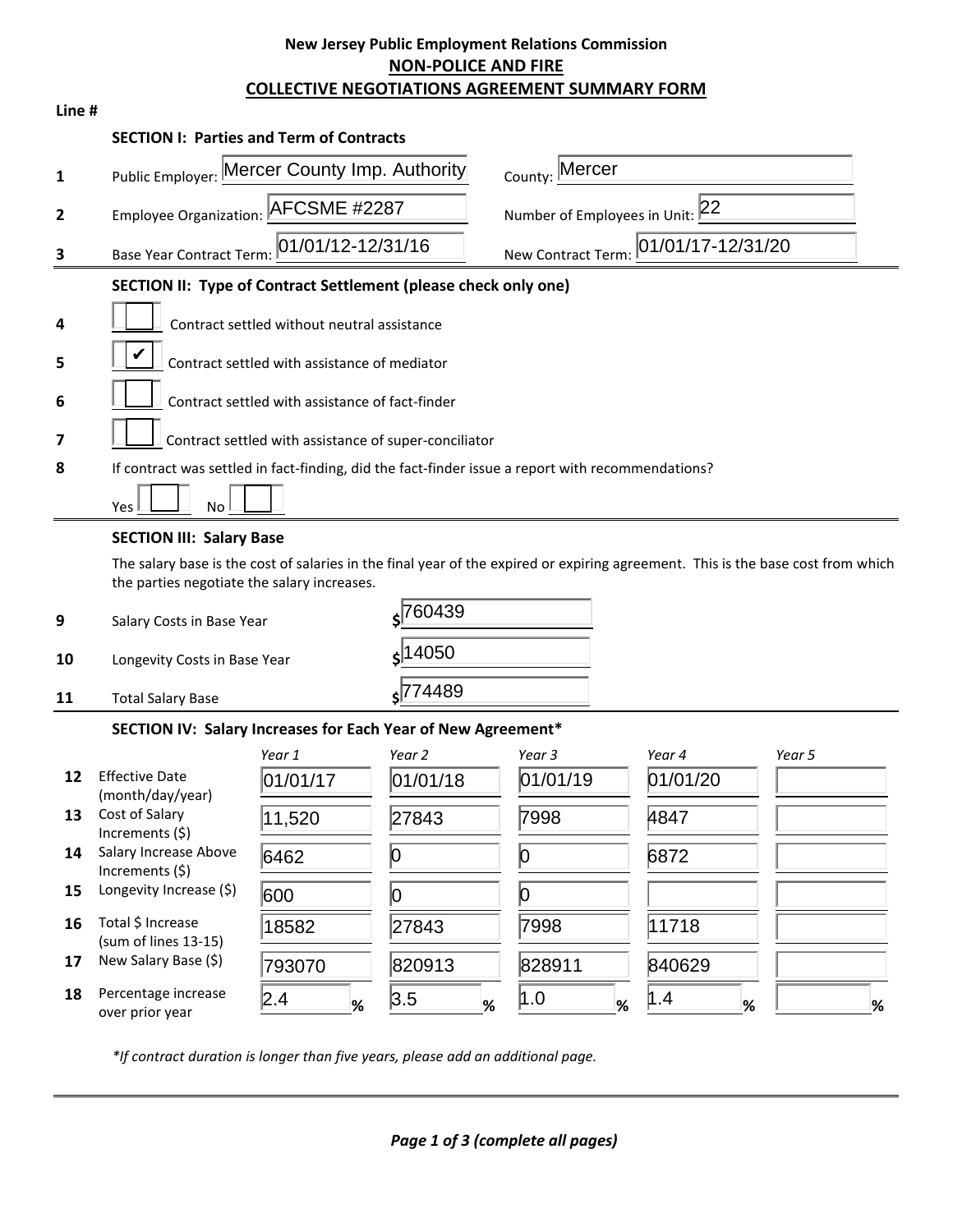| <b>Employer: Mercer County Imp. Authority</b> | <b>Employee Organization: AFCSME #2287</b> | $P$ age $\sim$ |
|-----------------------------------------------|--------------------------------------------|----------------|
|-----------------------------------------------|--------------------------------------------|----------------|

## **SECTION V: Increases in Other Contractual Economic Items or Newly Added Economic Items\***

| 19 | <b>Item Description</b> | <b>Base Year</b><br>$Cost($ \$) | Year 1<br>Increase (\$) | Year 2<br>Increase (\$) | Year 3<br>Increase (\$) | Year 4<br>Increase (\$) | Year 5<br>Increase (\$) |
|----|-------------------------|---------------------------------|-------------------------|-------------------------|-------------------------|-------------------------|-------------------------|
|    |                         |                                 |                         |                         |                         |                         |                         |
|    |                         |                                 |                         |                         |                         |                         |                         |
|    |                         |                                 |                         |                         |                         |                         |                         |
| 20 | Totals(\$):             |                                 |                         |                         |                         |                         |                         |

*\*If contract duration is longer than five years, please add an additional page.*

|    | <b>SECTION VI: Medical Costs</b>                    |                        |                                |
|----|-----------------------------------------------------|------------------------|--------------------------------|
|    |                                                     | <b>Base Year</b>       | Year 1                         |
| 21 | <b>Health Plan Cost</b>                             | 171246ء                | 179856<br>$\boldsymbol{\zeta}$ |
| 22 | <b>Prescription Plan Cost</b>                       | $\frac{1}{5}45564$     | $s^{46279}$                    |
| 23 | Dental Plan Cost                                    | $s$ 5190               | $\frac{1}{5}$ 5066             |
| 24 | Vision Plan Cost                                    |                        |                                |
| 25 | <b>Total Cost of Insurance</b>                      | 222000                 | $\frac{1}{2}$  231201          |
| 26 | <b>Employee Insurance Contributions</b>             | $\frac{1}{5}$ 34037    | $s^{34988}$                    |
| 27 | Employee Contributions as % of Total Insurance Cost | 15.3 <br>$\frac{9}{6}$ | 15.1<br>%                      |

*Page 2 of 3 (complete all pages)*